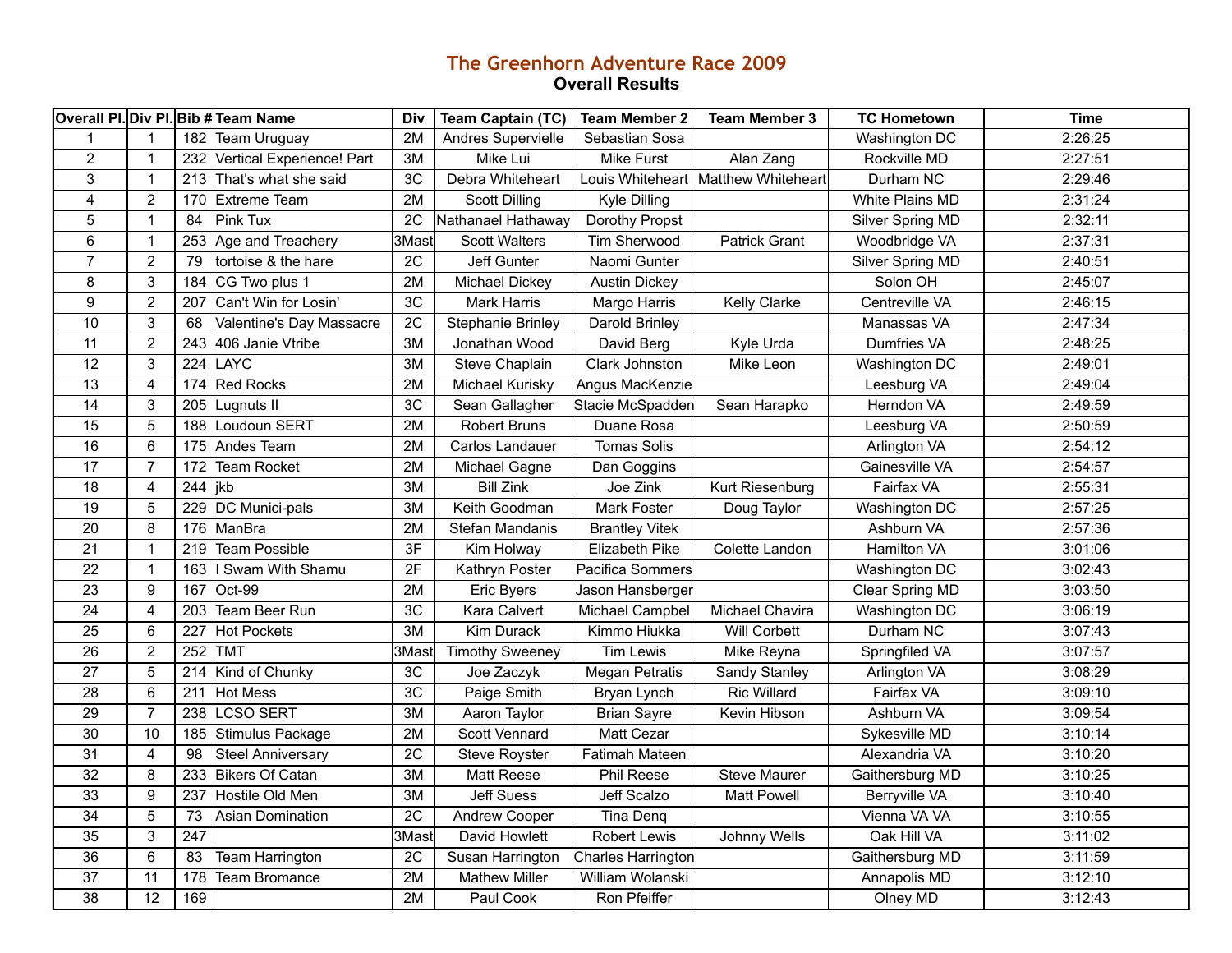| 39 | $\overline{7}$ |     | 208 2 Girls and a Guy           | 3C    | Mandy Hayungs         | Julie Kelly            | Tony Rabak            | Fredericksburg VA   | 3:12:56 |
|----|----------------|-----|---------------------------------|-------|-----------------------|------------------------|-----------------------|---------------------|---------|
| 40 | 13             | 183 | Williams and Clark Expedia      | 2M    | Johnathan Williams    | <b>Scott Clark</b>     |                       | Severn MD           | 3:13:13 |
| 41 | $\overline{7}$ | 96  | Limp & Gimp                     | 2C    | Lisa Rayle            | Dave Gould             |                       | Herndon VA          | 3:13:20 |
| 42 | 8              | 78  | Zillas                          | 2C    | Kevin Grace           | Lauren Brown           |                       | <b>Baltimore MD</b> | 3:13:58 |
| 43 | 14             | 165 | Veteran Rookies                 | 2M    | Chris Ammon           | Gordon Lubold          |                       | Alexandria VA       | 3:15:07 |
| 44 | 9              | 91  | <b>New Benevolent Dictators</b> | 2C    | Nicholas Minogue      | Sarah Menon            |                       | Springfield VA      | 3:16:28 |
| 45 | 10             | 236 | We Could Be That Mistake        | 3M    | Don Stack             | Lee Finewood           | Tim Cox               | Arlington VA        | 3:16:30 |
| 46 | 15             | 181 | Thin Blue Line                  | 2M    | <b>Marty Speak</b>    | <b>Michael Davies</b>  |                       | Clear Spring MD     | 3:17:48 |
| 47 | 16             | 179 | Miller and Cribbs               | 2M    | <b>Paul Miller</b>    | Josh Cribbs            |                       | Cheverly MD         | 3:17:57 |
| 48 | 10             | 93  | <b>Offroad Murphys</b>          | 2C    | Jamie Murphy          | <b>Brandi Murphy</b>   |                       | Eldersburg MD       | 3:18:03 |
| 49 | 11             | 90  | Muy Caliente                    | 2C    | Bernardo Martinez     | Lone Bryan             |                       | Alexandria VA       | 3:18:52 |
| 50 | 12             | 75  | Team Double D                   | 2C    | Angie Farinas         | Rich Doyle             |                       | Arlington VA        | 3:20:13 |
| 51 | 13             | 156 | Un-Incredibles                  | 2C    | David Wigle           | Barbara T. Wigle       |                       | Centreville VA      | 3:22:33 |
| 52 | 11             | 239 | Operation GIO                   | 3M    | Greg Turner           | <b>Steve Kestler</b>   | Jon Patno             | Chesapeake Beach MD | 3:23:09 |
| 53 | 8              | 201 | <b>Team Chaotic</b>             | 3C    | Lilah Al Masri        | Chris Demay            | Megan Ederle          | Annapolis MD        | 3:24:45 |
| 54 | 14             | 158 | Team CurBig                     | 2C    | Amanda Biggerstaff    | Chris Curry            |                       | Takoma Park MD      | 3:25:26 |
| 55 | 15             | 65  | Low Speed High Drag             | 2C    | Casey Arnold          | April Arnold           |                       | Front Royal VA      | 3:28:08 |
| 56 | 17             | 166 | <b>DO WORK</b>                  | 2M    | Patrick Batu          | Ryan Wakefield         |                       | Chantilly VA        | 3:30:55 |
| 57 | 16             | 92  | Which Way to the Beer?          | 2C    | Ann Marie Murphy      | <b>Michael Bailey</b>  |                       | Parkville MD        | 3:31:00 |
| 58 | $\overline{2}$ | 217 | <b>High Maintenance</b>         | 3F    | Karen Druffel         | Kathy Sabatini         | Silvia Bouchard       | Elkridge MD         | 3:31:01 |
| 59 | 3              |     | 215 That's What He Said         | 3F    | Amy Beley             | Gina Krump             | Evelyn Swain          | Washington DC       | 3:31:58 |
| 60 | 9              | 212 | MissLeadingU                    | 3C    | Mark Thomsen          | Lisa Vonder Haar       | Sarah Libeau          | Odenton MD          | 3:32:08 |
| 61 | 17             | 69  | Ack-Sync                        | 2C    | Les Broadwater        | Ellen Broadwater       |                       | Flintstone MD       | 3:32:11 |
| 62 | 18             | 95  | Eleven                          | 2C    | <b>Jesse Pruett</b>   | Anne Goossen           |                       | Alexandria VA       | 3:32:27 |
| 63 | 12             |     | 235 THEE Epic Goat              | 3M    | John Schaller         | Stanislav Schaller     | <b>Matthew Briggs</b> | Reston VA           | 3:33:27 |
| 64 | 19             | 66  | Vantastic Bedsore               | 2C    | <b>Charles Bedore</b> | Victoria Anzaldua      |                       | Gaithersburg MD     | 3:33:37 |
| 65 | 18             | 173 | Ah Uh - Yeah                    | 2M    | Michael Gildea        | lan Gildea             |                       | Reston VA           | 3:34:18 |
| 66 | 20             | 97  | Shake N Bake                    | 2C    | Aaron Rogers          | Mary Rogers            |                       | Leesburg VA         | 3:35:52 |
| 67 | 19             | 168 | The Bentleys                    | 2M    | Kody Cario            | Dickens Bishop         |                       | Easton MD           | 3:37:37 |
| 68 | 20             | 171 | Two Loose Screws                | 2M    | Hakan Egeli           | AJ Tosyali             |                       | Alexandria VA       | 3:38:46 |
| 69 | 21             | 154 | Team Chicken Wing               | 2C    | Erin Ulery            | Dan Gilbert            |                       | Havre de Grace MD   | 3:39:54 |
| 70 | 4              | 249 | dino & co.                      | 3Mast | Janice McGarity       | Nancy Loftus           | Kathleen Donohue      | <b>Richmond VA</b>  | 3:40:19 |
| 71 | 5              | 250 | Fade to Black                   | 3Mast | <b>Clay Sebring</b>   | <b>Ted Boone</b>       | Tom Drummond          | Damascus MD         | 3:40:56 |
| 72 | 10             |     | 204 Moss-Eaters                 | 3C    | Cathy Chen            | Susan Taing            | Akira Irie            | McLean VA           | 3:41:53 |
| 73 | 22             |     | $100$ KJ's                      | 2C    | Jeff Schneider        | Kathryn Schneider      |                       | Alexandria VA       | 3:43:37 |
| 74 | 13             |     | 225 Maylock Gang                | 3M    | <b>Edward Danis</b>   | Dan Loomis             | Rich Gibson           | <b>Bristow VA</b>   | 3:43:51 |
| 75 | 14             | 242 | Off the Grid                    | 3M    | <b>Brandt Welker</b>  | <b>Ben Lanier</b>      | Jason Pakes           | Fairfax VA          | 3:44:05 |
| 76 | 23             | 85  | Aquatic Marmots                 | 2C    | Geoffrey Henisee      | <b>Heather Henisee</b> |                       | Centreville VA      | 3:44:14 |
| 77 | 21             | 186 | Dunkrik II                      | 2M    | Dennis Walters        | Jon Baldwin            |                       | Alexandria VA       | 3:46:18 |
| 78 | 11             | 209 | Fam vs. Wild                    | 3C    | Hieu Nguyen           | Amy Sullivan           | Ed Sullivan           | Potomac Falls VA    | 3:49:07 |
| 79 | 24             | 94  | <b>Giants Suck</b>              | 2C    | Adam Paraghamian      | Shannon Miller         |                       | <b>Baltimore MD</b> | 3:50:10 |
| 80 | 22             |     | 177 D.K.                        | 2M    | Josh McCoy            | <b>Matt Kovats</b>     |                       | Washington DC       | 3:53:59 |